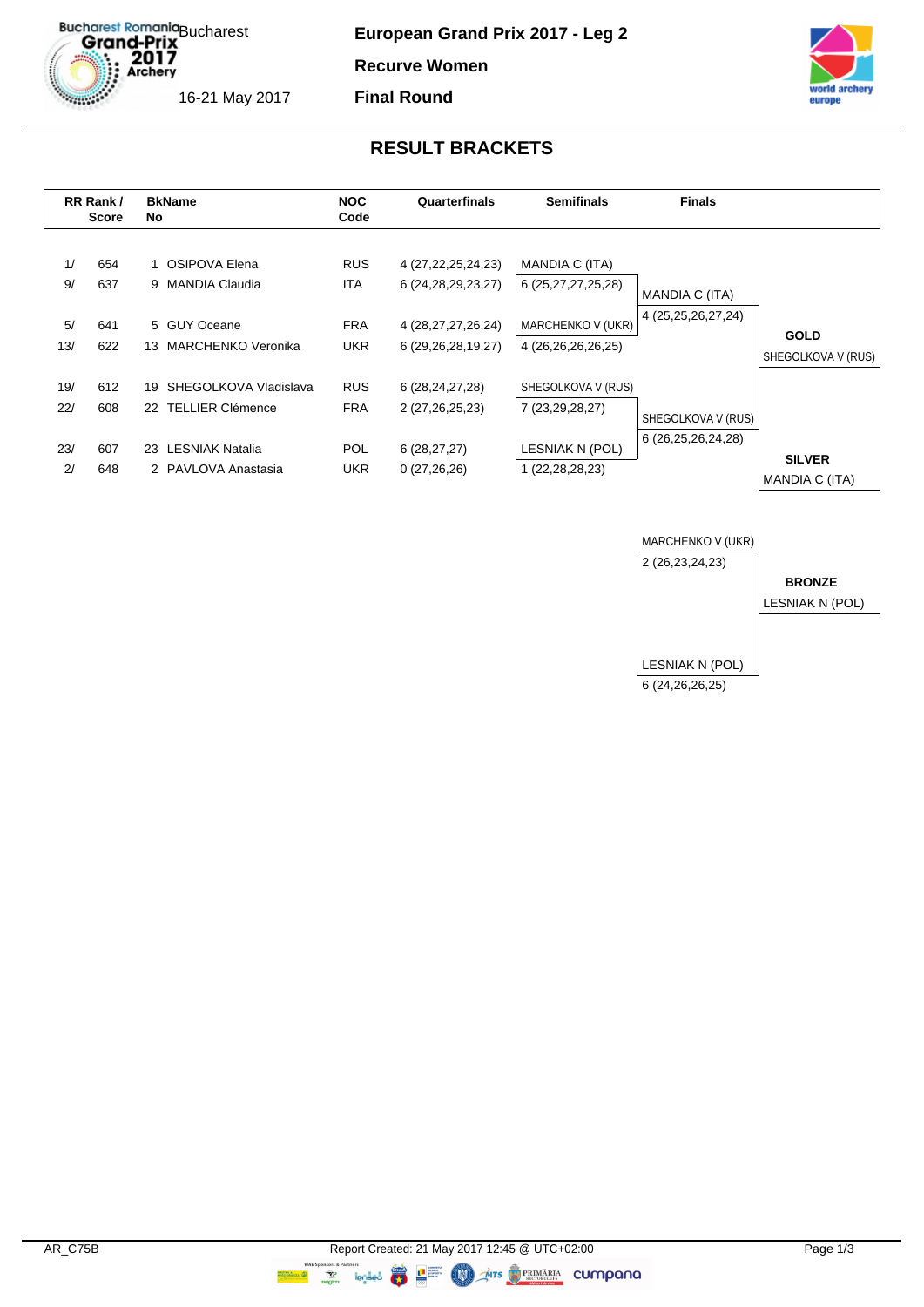

**Recurve Women**

### **Elimination Round**



# **RESULT BRACKETS**

|     | RR Rank/<br><b>Score</b> | No | <b>BkName</b>                  | <b>NOC</b><br>Code | 1/24<br>Elimin. Round   | 1/16<br>Elimin. Round              | 1/8<br>Elimin. Round   | Quarterfinals          |
|-----|--------------------------|----|--------------------------------|--------------------|-------------------------|------------------------------------|------------------------|------------------------|
| 1/  | 654                      |    | 1 OSIPOVA Elena                | <b>RUS</b>         |                         |                                    |                        |                        |
|     |                          |    |                                |                    |                         | OSIPOVA E (RUS)                    |                        |                        |
|     |                          |    | pre-seeded in 1/16th           |                    |                         | 6 (26,26,27,28)                    | <b>OSIPOVA E (RUS)</b> |                        |
| 33/ | 550                      |    | 33 KREICBERGA Anete            | LAT                | 4 (27, 24, 28, 17, 25)  | TOBOLEWSKA A (POL)                 | 7 (26,27,27,30)        |                        |
| 32/ | 569                      |    | 32 TOBOLEWSKA Anna             | POL                | 6 (23, 27, 24, 24, 29)  | 2 (24, 26, 27, 24)                 |                        |                        |
|     |                          |    |                                |                    |                         |                                    |                        | OSIPOVA E (RUS)        |
| 17/ | 619                      |    | 17 SPERA Loredana              | <b>ITA</b>         |                         | SPERA L (ITA)                      |                        | 4 (27, 22, 25, 24, 23) |
|     |                          |    | -Bye-                          |                    |                         | 0(26,25,23)                        | SOKOLENKO K (UKR)      |                        |
|     |                          |    |                                |                    |                         |                                    | 1 (25, 23, 27, 24)     |                        |
|     |                          |    | -Bye-                          |                    |                         | SOKOLENKO K (UKR)                  |                        |                        |
| 16/ | 620                      |    | 16 SOKOLENKO Kateryna          | <b>UKR</b>         |                         | 6(28, 28, 24)                      |                        |                        |
| 9/  | 637                      |    | 9 MANDIA Claudia               | <b>ITA</b>         |                         | MANDIA C (ITA)                     |                        |                        |
|     |                          |    | -Bye-                          |                    |                         | 6(25, 27, 27)                      |                        |                        |
|     |                          |    |                                |                    |                         |                                    | MANDIA C (ITA)         |                        |
| 41/ | 488                      |    | 41 DAXBOCK Astrid              | <b>ISL</b>         | 6 T.X (23,21,24,19,25)  | DAXBOCK A (ISL)                    | 7 (26,22,23,24,25)     |                        |
| 24/ | 605                      |    | 24 KHARITONOVA Viktoria        | <b>RUS</b>         | 5 T.10 (23,27,22,24,19) | 0(20,21,16)                        |                        | <b>MANDIA C (ITA)</b>  |
|     |                          |    |                                |                    |                         |                                    |                        | 6 (24, 28, 29, 23, 27) |
| 25/ | 598                      |    | 25 DORZHIEVA Balzhin           | <b>RUS</b>         | 6 (26,28,26)            | DORZHIEVA B (RUS)                  |                        |                        |
| 40/ | 520                      |    | 40 AMAIESTROAIE Madalina       | ROU                | 0(20, 13, 19)           | 6(28, 28, 25)                      | DORZHIEVA B (RUS)      |                        |
|     |                          |    | pre-seeded in 1/16th           |                    |                         | SARTORI G (ITA)                    | 3 (24, 19, 24, 24, 24) |                        |
| 8/  | 639                      |    | 8 SARTORI Guendalina           | <b>ITA</b>         |                         | 0(27, 27, 23)                      |                        |                        |
|     |                          |    |                                |                    |                         |                                    |                        |                        |
| 5/  | 641                      |    | 5 GUY Oceane                   | <b>FRA</b>         |                         | GUY O (FRA)                        |                        |                        |
|     |                          |    | pre-seeded in 1/16th           |                    |                         | 6 (28,25,26)                       | GUY O (FRA)            |                        |
|     |                          |    |                                |                    |                         |                                    | 6 (28, 24, 25, 28)     |                        |
| 37/ | 537                      | 37 | <b>MIKLOS Beatrice</b>         | <b>ROU</b>         | 6 (27, 23, 22, 23, 27)  | MIKLOS B (ROU)                     |                        |                        |
| 28/ | 589                      |    | 28 BARAKONSKA Milena           | POL                | 4 (21,24,21,26,25)      | 0(22, 24, 25)                      |                        | GUY O (FRA)            |
|     |                          |    |                                |                    |                         |                                    |                        | 4 (28,27,27,26,24)     |
| 21/ | 608                      |    | 21 MAZORCHUK Kateryna<br>-Bye- | UKR1               |                         | MAZORCHUK K (UKR1)<br>6 (26,27,26) |                        |                        |
|     |                          |    |                                |                    |                         |                                    | MAZORCHUK K (UKR1)     |                        |
|     |                          |    | -Bye-                          |                    |                         | RODIONOVA P (UKR)                  | 2 (30,23,23,25)        |                        |
| 12/ | 622                      |    | 12 RODIONOVA Polina            | <b>UKR</b>         |                         | 0(21, 22, 25)                      |                        |                        |
|     |                          |    |                                |                    |                         |                                    |                        |                        |
| 13/ | 622                      |    | 13 MARCHENKO Veronika          | <b>UKR</b>         |                         | MARCHENKO V (UKR)                  |                        |                        |
|     |                          |    | -Bye-                          |                    |                         | 7 (27, 26, 27, 27)                 | MARCHENKO V (UKR)      |                        |
|     |                          |    |                                |                    |                         |                                    | 6 (27, 25, 29, 28)     |                        |
|     |                          |    | -Bye-                          |                    |                         | <b>BRIANNE N (FRA)</b>             |                        |                        |
| 20/ | 611                      |    | 20 BRIANNE Noemie              | <b>FRA</b>         |                         | 1 (26,26,26,24)                    |                        | MARCHENKO V (UKR)      |
| 29/ | 589                      |    | 29 PARKHOMENKO Anna            | UKR1               | 6(25,30,26)             | PARKHOMENKO A (UKR1)               |                        | 6 (29,26,28,19,27)     |
| 36/ | 543                      |    | 36 IOSUB Patricia              | ROU                | 0(24, 24, 24)           | 2 (28,19,22,26)                    |                        |                        |
|     |                          |    |                                |                    |                         |                                    | MIRCA A (MDA)          |                        |
|     |                          |    | pre-seeded in 1/16th           |                    |                         | MIRCA A (MDA)                      | 2 (26,27,26,25)        |                        |
| 4/  | 642                      |    | 4 MIRCA Alexandra              | <b>MDA</b>         |                         | 6 (27,24,26,28)                    |                        |                        |
|     |                          |    |                                |                    |                         |                                    |                        |                        |

AR\_C75A Report Created: 21 May 2017 12:45 @ UTC+02:00